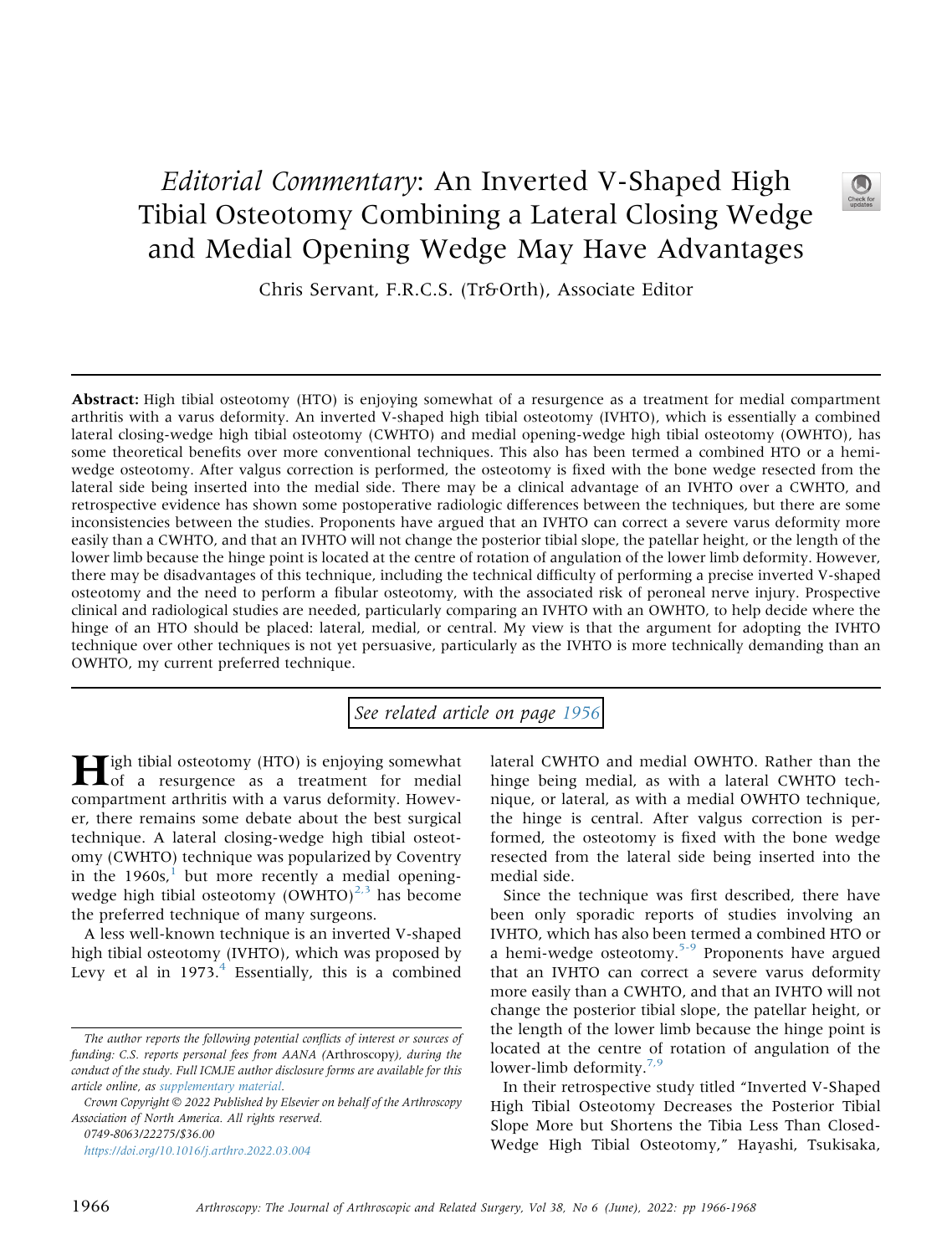Okuhara, Tsuyuguchi, Goto, and Hashiguchi<sup>[10](#page-2-2)</sup> compared the IVHTO and CWHTO techniques by measuring the postoperative changes in several radiologic indices measured on 3-dimensional computed tomography. They found that there was a significantly greater flattening of the posterior tibial slope in the IVHTO group (the mean posterior slope of the medial tibial plateau decreased from  $12.8^\circ$  to  $5.3^\circ$  in the IVHTO group and from 9.9 $\degree$  to 7.6 $\degree$  in the CWHTO group) and a significantly smaller decrease in tibial length in the IVHTO group (a mean shortening of 1.6 mm in the IVHTO group and 4.1 mm in the CWHTO group).

There are several limitations to note. First, the statistically significant differences may not have been clinically significant, and no clinical outcomes were reported. Second, the cohorts were small: 18 knees in the IVHTO group and 19 knees in the CWHTO group. Third, the mean planned correction angle was  $12.5^{\circ}$  for the IVHTO group and  $10.5^\circ$  for the CWHTO group, but the mean correction angle that was achieved was only  $6.3^{\circ}$  and  $5.0^{\circ}$  respectively. Finally, there were several sources of bias, including a performance bias (the 2 osteotomy techniques were performed by different surgeons), a selection bias (the difference in the planned correction angle between the 2 groups was statistically significant), and a transfer bias (nearly one-third of all the osteotomies were excluded due to the lack of a complete image data set and most of the exclusions were in the CWHTO group).

A few other studies have reported outcomes after an IVHTO. Aoki et al. $<sup>5</sup>$  $<sup>5</sup>$  $<sup>5</sup>$  reported a retrospective comparison</sup> of 48 IVHTOs and 56 CWHTOs at a minimum follow-up of 10 years and they found that the Japanese Orthopaedic Association score was graded satisfactory more often after an IVHTO and delayed union occurred more often after a CWHTO. There was also a greater loss of correction in the CWHTO group, but this did not reach statistical significance. It may be pertinent to note that the osteotomies in both groups were fixed with a monolateral external fixator. El-Alfy<sup>[8](#page-2-3)</sup> presented the outcomes of a hemi-wedge osteotomy performed on 28 knees with a varus or valgus deformity of at least  $20^{\circ}$ , reporting a failure of correction in 2 cases. Papp et al.[6](#page-2-4) reported that the short-term results of a series of 103 combined HTOs were good or excellent in 89%. Sub-sequently, Papp et al.<sup>[7](#page-2-1)</sup> published the results of a prospective radiologic study of 45 CWHTOs and 46 combined HTOs, which found that a combined HTO resulted in smaller changes in the posterior tibial slope and patellar height. The fact that a combined HTO resulted in less flattening of the posterior tibial slope than a CWHTO contrasts with the findings of Hayashi et al. $10$ 

Thus, there is some limited evidence to support the use of an IVHTO. Hayashi et al. $^{10}$  $^{10}$  $^{10}$  have argued that an IVHTO may be a better technique than a CWHTO in cases of anterior cruciate ligament deficiency when a decrease in the posterior tibial slope is beneficial, although the findings of Papp et al.<sup>[7](#page-2-1)</sup> contradict this view. It also has been suggested that the IVHTO tech-nique may be a good option for larger corrections.<sup>[9](#page-2-5)</sup> Typically, larger corrections are achieved using either a single osteotomy in the coronal plane, accepting some postoperative joint line obliquity, or a double-level osteotomy, $11,12$  which is more complex. The benefits of an IVHTO over these 2 options have yet to be proved, and indeed the results presented by Hayashi et al. $^{10}$  $^{10}$  $^{10}$ show that the postoperative medial proximal tibial angle, a measure of joint line obliquity, was similar in their 2 groups:  $94.5^{\circ} \pm 2.9^{\circ}$  in the IVHTO group and 95.6 $\degree$  ± 2.7 $\degree$  in the CWHTO group.

The IVHTO technique has some potential disadvantages, including the technical difficulty of performing a precise inverted V-shaped osteotomy, and the need to perform a fibular osteotomy, with the associated risk of peroneal nerve injury.<sup>[9](#page-2-5)</sup>

There are also many unanswered questions. How does an IVHTO compare with an OWHTO, both clinically and radiologically? How do the clinical outcomes of an IVHTO compare with other techniques in a prospective comparative study? What is the effect of an IVHTO on joint line obliquity in knees requiring a large correction and how does this compare with other techniques?

My view is that the argument for adopting the IVHTO technique over other techniques is not yet persuasive, particularly as the IVHTO is more technically demanding than an OWHTO, my current preferred technique.

We still await the answer to the question: does the outcome of an osteotomy hinge on where the hinge is? And, if so, which is best: a lateral hinge, a medial hinge, or a central hinge?

## **References**

- <span id="page-1-0"></span>1. [Coventry MB. Osteotomy of the upper portion of the tibia](http://refhub.elsevier.com/S0749-8063(22)00151-7/sref1) [for degenerative arthritis of the knee. A preliminary](http://refhub.elsevier.com/S0749-8063(22)00151-7/sref1) report. [J Bone Joint Surg Am](http://refhub.elsevier.com/S0749-8063(22)00151-7/sref1) 1965;47:984-990.
- <span id="page-1-1"></span>2. [Hernigou P, Medevielle D, Debeyre J, Goutallier D.](http://refhub.elsevier.com/S0749-8063(22)00151-7/sref2) [Proximal tibial osteotomy for osteoarthritis with varus](http://refhub.elsevier.com/S0749-8063(22)00151-7/sref2) [deformity. A ten to thirteen-year follow-up study.](http://refhub.elsevier.com/S0749-8063(22)00151-7/sref2) J Bone Joint Surg Am [1987;69:332-354](http://refhub.elsevier.com/S0749-8063(22)00151-7/sref2).
- 3. [Staubli AE, De Simoni C, Babst R, Lobenhoffer P. Tomo-](http://refhub.elsevier.com/S0749-8063(22)00151-7/sref3)[Fix: A new LCP-concept for open wedge osteotomy of the](http://refhub.elsevier.com/S0749-8063(22)00151-7/sref3) [medial proximal tibia](http://refhub.elsevier.com/S0749-8063(22)00151-7/sref3)-[early results in 92 cases.](http://refhub.elsevier.com/S0749-8063(22)00151-7/sref3) Injury [2003;34:B55-B62 \(suppl 2\)](http://refhub.elsevier.com/S0749-8063(22)00151-7/sref3).
- <span id="page-1-2"></span>4. [Levy M, Pauker M, Lotem M, Seelenfreund M, Fried A.](http://refhub.elsevier.com/S0749-8063(22)00151-7/sref4) [High tibial osteotomy: A follow-up study and description](http://refhub.elsevier.com/S0749-8063(22)00151-7/sref4) of a modified technic. [Clin Orthop Relat Res](http://refhub.elsevier.com/S0749-8063(22)00151-7/sref4) 1973;93: [274-277.](http://refhub.elsevier.com/S0749-8063(22)00151-7/sref4)